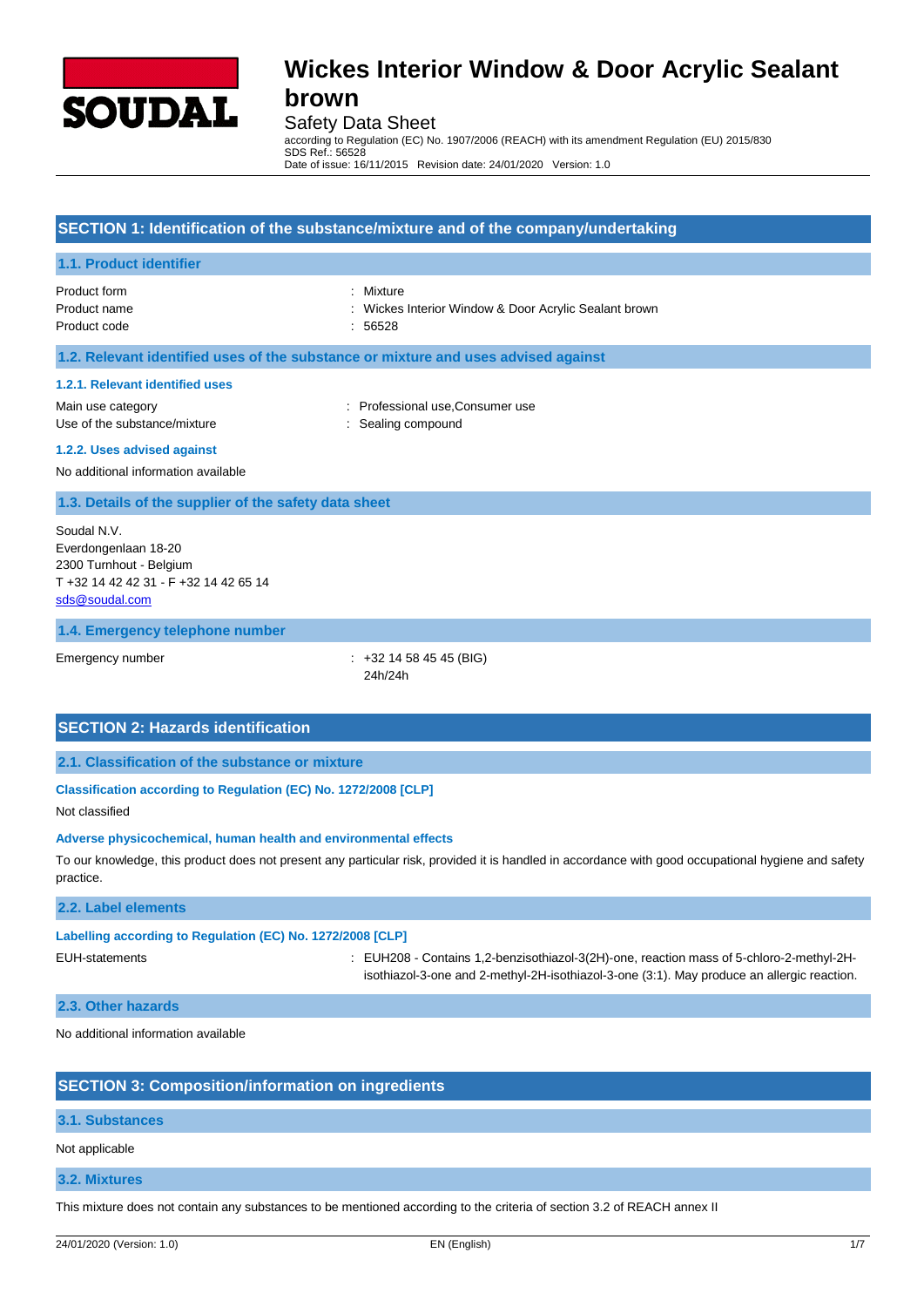Safety Data Sheet

according to Regulation (EC) No. 1907/2006 (REACH) with its amendment Regulation (EU) 2015/830

# **SECTION 4: First aid measures 4.1. Description of first aid measures** First-aid measures general interval in the section of the seek medical advice. First-aid measures after inhalation : Remove person to fresh air and keep comfortable for breathing. Respiratory problems: consult a doctor/medical service. First-aid measures after skin contact : Wash skin with plenty of water. Take victim to a doctor if irritation persists. First-aid measures after eye contact : Rinse eyes with water as a precaution. Remove contact lenses, if present and easy to do. Continue rinsing. Take victim to an ophthalmologist if irritation persists. First-aid measures after ingestion : Rinse mouth with water. Consult a doctor/medical service if you feel unwell. **4.2. Most important symptoms and effects, both acute and delayed**

#### No additional information available

**4.3. Indication of any immediate medical attention and special treatment needed**

Treat symptomatically.

| <b>SECTION 5: Firefighting measures</b>                        |                                                                                                                                             |  |  |  |
|----------------------------------------------------------------|---------------------------------------------------------------------------------------------------------------------------------------------|--|--|--|
| 5.1. Extinguishing media                                       |                                                                                                                                             |  |  |  |
| Suitable extinguishing media<br>Unsuitable extinguishing media | : Water spray. Dry powder. Foam. Carbon dioxide.<br>: None known.                                                                           |  |  |  |
| 5.2. Special hazards arising from the substance or mixture     |                                                                                                                                             |  |  |  |
| Hazardous decomposition products in case of fire               | : Toxic fumes may be released.                                                                                                              |  |  |  |
| 5.3. Advice for firefighters                                   |                                                                                                                                             |  |  |  |
| Protection during firefighting                                 | : Do not attempt to take action without suitable protective equipment. Self-contained<br>breathing apparatus. Complete protective clothing. |  |  |  |

| <b>SECTION 6: Accidental release measures</b>                            |                                                                                                                                                                |  |  |  |
|--------------------------------------------------------------------------|----------------------------------------------------------------------------------------------------------------------------------------------------------------|--|--|--|
| 6.1. Personal precautions, protective equipment and emergency procedures |                                                                                                                                                                |  |  |  |
| 6.1.1. For non-emergency personnel                                       |                                                                                                                                                                |  |  |  |
| Emergency procedures                                                     | : Ventilate spillage area.                                                                                                                                     |  |  |  |
| 6.1.2. For emergency responders                                          |                                                                                                                                                                |  |  |  |
| Protective equipment                                                     | : Do not attempt to take action without suitable protective equipment. For further information<br>refer to section 8: "Exposure controls/personal protection". |  |  |  |
| <b>6.2. Environmental precautions</b>                                    |                                                                                                                                                                |  |  |  |
| Avoid release to the environment.                                        |                                                                                                                                                                |  |  |  |
| 6.3. Methods and material for containment and cleaning up                |                                                                                                                                                                |  |  |  |
| For containment                                                          | Collect spillage.                                                                                                                                              |  |  |  |
| Methods for cleaning up                                                  | Scoop solid spill into closing containers. Clean contaminated surfaces with an excess of<br>water. Wash clothing and equipment after handling.                 |  |  |  |
| Other information                                                        | Dispose of materials or solid residues at an authorized site.                                                                                                  |  |  |  |
| 6.4. Reference to other sections                                         |                                                                                                                                                                |  |  |  |

For further information refer to section 13.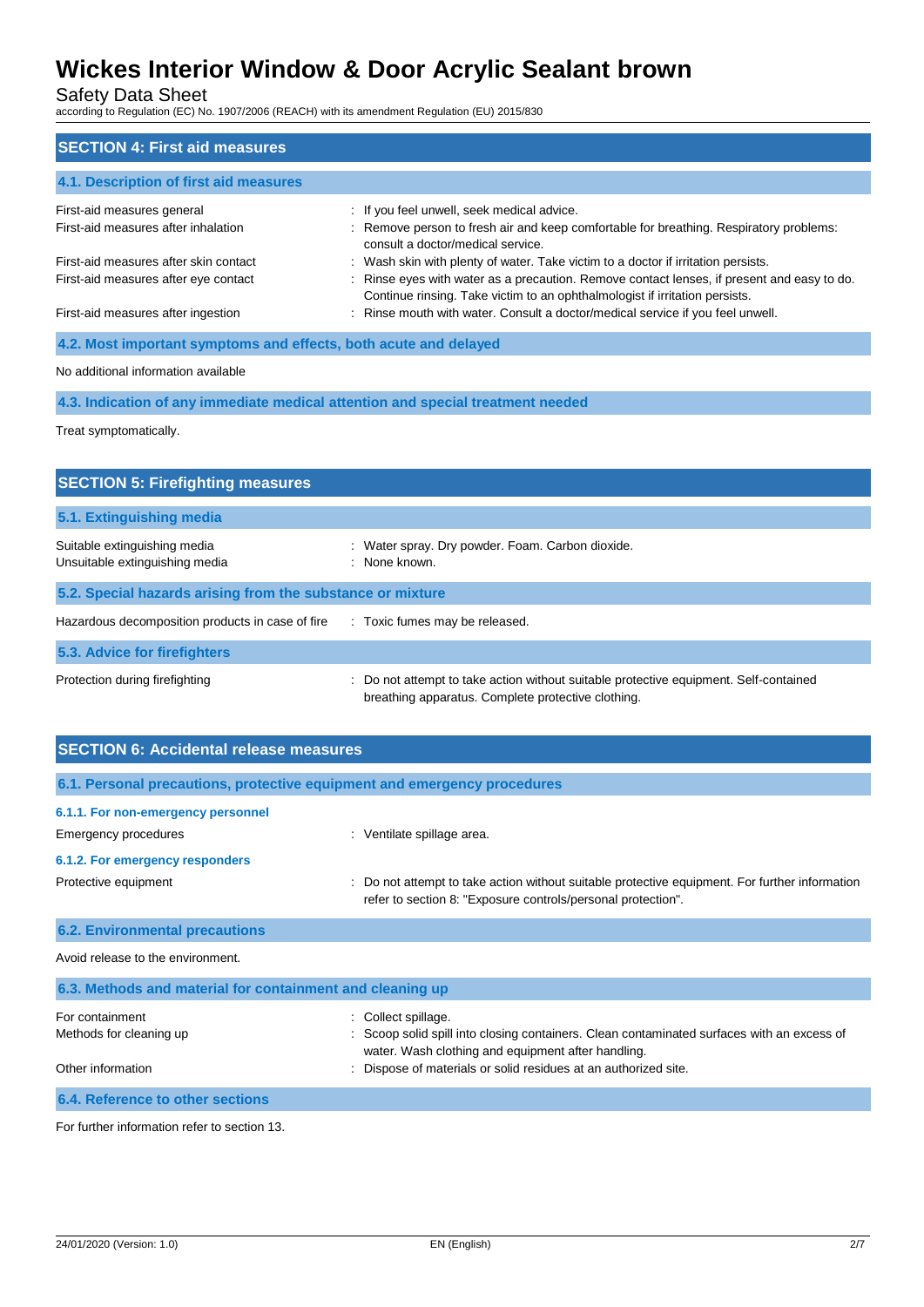Safety Data Sheet

according to Regulation (EC) No. 1907/2006 (REACH) with its amendment Regulation (EU) 2015/830

| <b>SECTION 7: Handling and storage</b>                                                 |                                                                                                                                                                                                                                   |  |  |  |
|----------------------------------------------------------------------------------------|-----------------------------------------------------------------------------------------------------------------------------------------------------------------------------------------------------------------------------------|--|--|--|
| 7.1. Precautions for safe handling                                                     |                                                                                                                                                                                                                                   |  |  |  |
| Additional hazards when processed<br>Precautions for safe handling<br>Hygiene measures | : Keep away from naked flames/heat.<br>: Ensure good ventilation of the work station. Wear personal protective equipment.<br>Do not eat, drink or smoke when using this product. Always wash hands after handling the<br>product. |  |  |  |
| 7.2. Conditions for safe storage, including any incompatibilities                      |                                                                                                                                                                                                                                   |  |  |  |
| Storage conditions<br>Incompatible products<br>Packaging materials                     | : Store in a well-ventilated place. Store at room temperature. Protect against frost. Keep<br>container tightly closed.<br>: Heat sources.<br>: Synthetic material.                                                               |  |  |  |
| 7.3. Specific end use(s)                                                               |                                                                                                                                                                                                                                   |  |  |  |
| No additional information available                                                    |                                                                                                                                                                                                                                   |  |  |  |

## **SECTION 8: Exposure controls/personal protection**

#### **8.1. Control parameters**

No additional information available

**8.2. Exposure controls**

#### **Appropriate engineering controls:**

Ensure good ventilation of the work station.

| Hand protection:                  |
|-----------------------------------|
| Protective gloves                 |
|                                   |
| Eye protection:                   |
| Safety glasses                    |
|                                   |
| <b>Skin and body protection:</b>  |
| Wear suitable protective clothing |
|                                   |

#### **Respiratory protection:**

In case of insufficient ventilation, wear suitable respiratory equipment

#### **Personal protective equipment symbol(s):**



#### **Environmental exposure controls:** Avoid release to the environment.

**SECTION 9: Physical and chemical properties**

### **9.1. Information on basic physical and chemical properties**

| Physical state | : Liquid   |
|----------------|------------|
| Appearance     | $:$ Pasty. |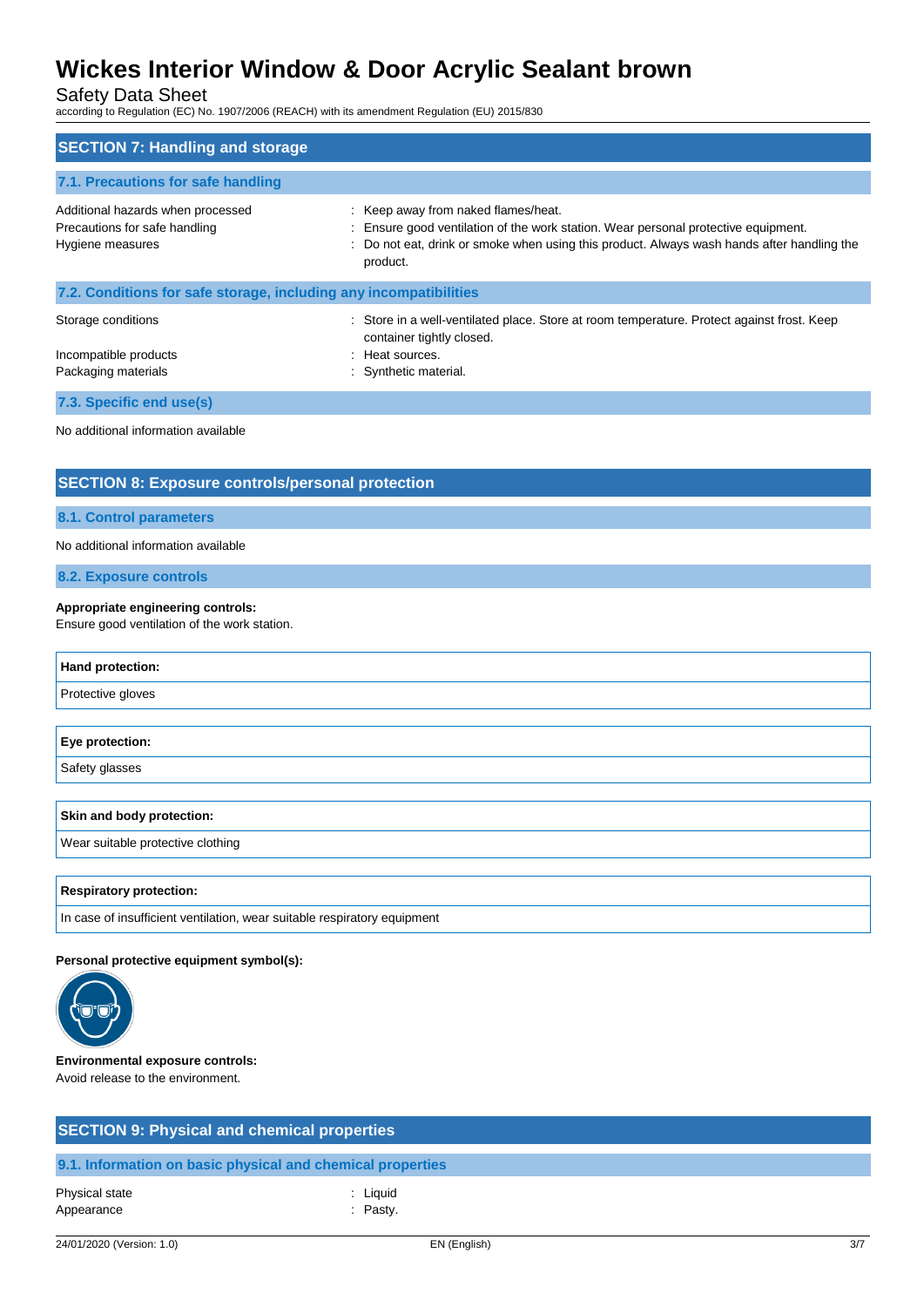Safety Data Sheet

according to Regulation (EC) No. 1907/2006 (REACH) with its amendment Regulation (EU) 2015/830

| Colour                                          | Variable.         |
|-------------------------------------------------|-------------------|
| Odour                                           | characteristic.   |
| Odour threshold                                 | No data available |
| рH                                              | No data available |
| Relative evaporation rate (butylacetate=1)      | No data available |
| Melting point                                   | Not applicable    |
| Freezing point                                  | No data available |
| Boiling point                                   | No data available |
| Flash point                                     | No data available |
| Auto-ignition temperature                       | No data available |
| Decomposition temperature                       | No data available |
| Flammability (solid, gas)                       | Not applicable    |
| Vapour pressure                                 | No data available |
| Relative vapour density at 20 °C                | No data available |
| Relative density                                | No data available |
| Density                                         | 1.661 kg/l        |
| Solubility                                      | No data available |
| Partition coefficient n-octanol/water (Log Pow) | No data available |
| Viscosity, kinematic                            | No data available |
| Viscosity, dynamic                              | No data available |
| Explosive properties                            | No data available |
| Oxidising properties                            | No data available |
| <b>Explosive limits</b>                         | No data available |
|                                                 |                   |

#### **9.2. Other information**

VOC content : < 1 % (<16.6g/l)

| <b>SECTION 10: Stability and reactivity</b>                                                          |
|------------------------------------------------------------------------------------------------------|
| 10.1. Reactivity                                                                                     |
| The product is non-reactive under normal conditions of use, storage and transport.                   |
| <b>10.2. Chemical stability</b>                                                                      |
| Stable under normal conditions.                                                                      |
| 10.3. Possibility of hazardous reactions                                                             |
| No dangerous reactions known under normal conditions of use.                                         |
| 10.4. Conditions to avoid                                                                            |
| Keep away from naked flames/heat.                                                                    |
| 10.5. Incompatible materials                                                                         |
| No additional information available                                                                  |
| 10.6. Hazardous decomposition products                                                               |
| Under normal conditions of storage and use, hazardous decomposition products should not be produced. |

## **SECTION 11: Toxicological information**

### **11.1. Information on toxicological effects**

| Acute toxicity (oral)<br>Acute toxicity (dermal)<br>Acute toxicity (inhalation)                 | : Not classified<br>: Not classified<br>: Not classified |
|-------------------------------------------------------------------------------------------------|----------------------------------------------------------|
| Skin corrosion/irritation<br>Serious eye damage/irritation<br>Respiratory or skin sensitisation | : Not classified<br>: Not classified<br>: Not classified |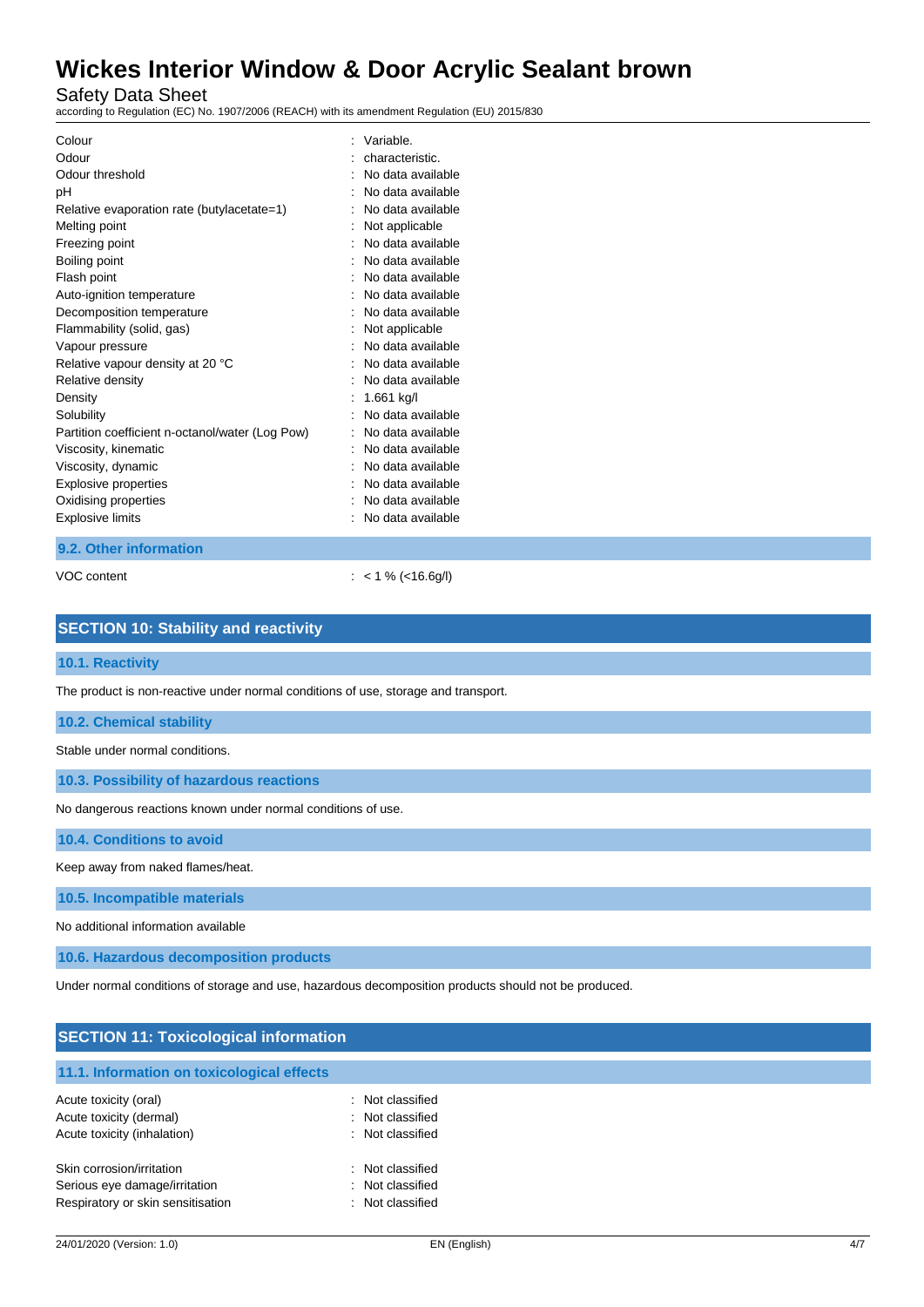Safety Data Sheet

according to Regulation (EC) No. 1907/2006 (REACH) with its amendment Regulation (EU) 2015/830

| Germ cell mutagenicity<br>Carcinogenicity | : Not classified<br>$\therefore$ Not classified |
|-------------------------------------------|-------------------------------------------------|
| Reproductive toxicity                     | : Not classified                                |
| STOT-single exposure                      | : Not classified                                |
| STOT-repeated exposure                    | : Not classified                                |
| Aspiration hazard                         | : Not classified                                |

## **SECTION 12: Ecological information**

| 12.1. Toxicity                                                                                                                                                             |                                                                                                                                                                |
|----------------------------------------------------------------------------------------------------------------------------------------------------------------------------|----------------------------------------------------------------------------------------------------------------------------------------------------------------|
| Ecology - general<br>Hazardous to the aquatic environment, short-term<br>(acute)<br>Hazardous to the aquatic environment, long-term<br>(chronic)<br>Not rapidly degradable | The product is not considered harmful to aquatic organisms nor to cause long-term adverse<br>effects in the environment.<br>Not classified<br>: Not classified |
| 12.2. Persistence and degradability                                                                                                                                        |                                                                                                                                                                |
| No additional information available                                                                                                                                        |                                                                                                                                                                |
| 12.3. Bioaccumulative potential                                                                                                                                            |                                                                                                                                                                |
| No additional information available                                                                                                                                        |                                                                                                                                                                |
| 12.4. Mobility in soil                                                                                                                                                     |                                                                                                                                                                |
| No additional information available                                                                                                                                        |                                                                                                                                                                |
| 12.5. Results of PBT and vPvB assessment                                                                                                                                   |                                                                                                                                                                |
| No additional information available                                                                                                                                        |                                                                                                                                                                |
| 12.6. Other adverse effects                                                                                                                                                |                                                                                                                                                                |
| No additional information available                                                                                                                                        |                                                                                                                                                                |

| <b>SECTION 13: Disposal considerations</b> |                                                                                                                  |
|--------------------------------------------|------------------------------------------------------------------------------------------------------------------|
| 13.1. Waste treatment methods              |                                                                                                                  |
| Regional legislation (waste)               | : Non hazardous waste.                                                                                           |
| Waste treatment methods                    | : Dispose of contents/container in accordance with licensed collector's sorting instructions.                    |
| Sewage disposal recommendations            | : Do not discharge into drains or the environment.                                                               |
| Ecology - waste materials                  | : Avoid release to the environment.                                                                              |
| European List of Waste (LoW) code          | : 08 04 10 - waste adhesives and sealants other than those mentioned in 08 04 09<br>15 01 02 - plastic packaging |

## **SECTION 14: Transport information**

| In accordance with RID / IMDG / IATA / ADR / ADN       |               |               |               |               |
|--------------------------------------------------------|---------------|---------------|---------------|---------------|
| <b>IMDG</b><br><b>ADN</b><br><b>ADR</b><br><b>IATA</b> |               |               |               | <b>RID</b>    |
| $14.1.$ UN number                                      |               |               |               |               |
| Not applicable                                         | Not regulated | Not regulated | Not regulated | Not regulated |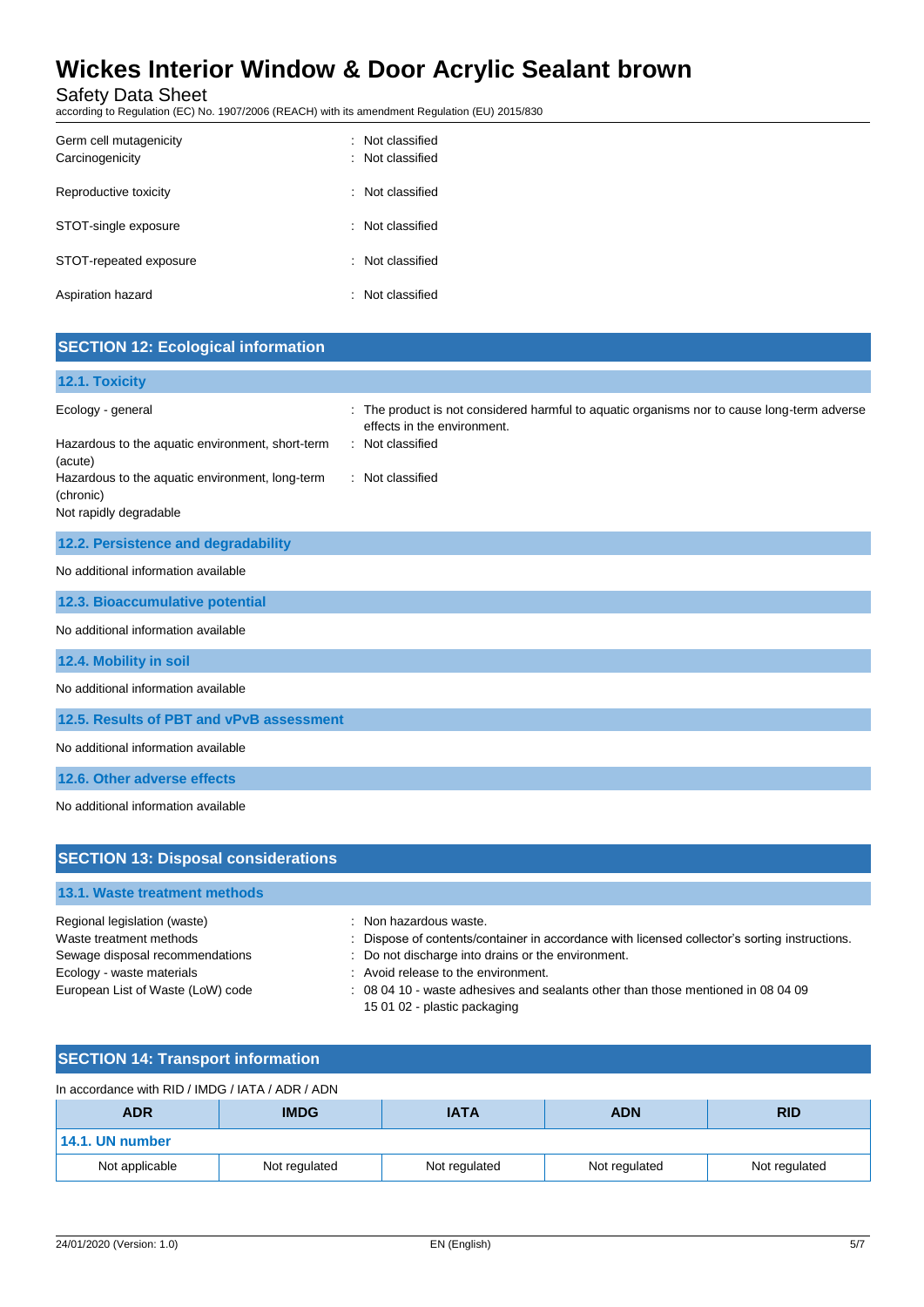Safety Data Sheet

according to Regulation (EC) No. 1907/2006 (REACH) with its amendment Regulation (EU) 2015/830

| 14.2. UN proper shipping name          |               |               |               |               |  |
|----------------------------------------|---------------|---------------|---------------|---------------|--|
| Not applicable                         | Not regulated | Not regulated | Not regulated | Not regulated |  |
| 14.3. Transport hazard class(es)       |               |               |               |               |  |
| Not applicable                         | Not regulated | Not regulated | Not regulated | Not regulated |  |
| 14.4. Packing group                    |               |               |               |               |  |
| Not applicable                         | Not regulated | Not regulated | Not regulated | Not regulated |  |
| <b>14.5. Environmental hazards</b>     |               |               |               |               |  |
|                                        | Not regulated | Not regulated | Not regulated | Not regulated |  |
| No supplementary information available |               |               |               |               |  |

### **14.6. Special precautions for user**

#### **Overland transport**

**Transport by sea** Not regulated **Air transport** Not regulated **Inland waterway transport** Not regulated **Rail transport** Not regulated

**14.7. Transport in bulk according to Annex II of Marpol and the IBC Code**

Not applicable

### **SECTION 15: Regulatory information**

**15.1. Safety, health and environmental regulations/legislation specific for the substance or mixture**

#### **15.1.1. EU-Regulations**

Contains no REACH substances with Annex XVII restrictions

Contains no substance on the REACH candidate list

Contains no REACH Annex XIV substances

Contains no substance subject to Regulation (EU) No 649/2012 of the European Parliament and of the Council of 4 July 2012 concerning the export and import of hazardous chemicals.

Contains no substance subject to Regulation (EU) No 2019/1021 of the European Parliament and of the Council of 20 June 2019 on persistent organic pollutants

VOC content : < 1 % (<16.6g/l)

**15.1.2. National regulations**

No additional information available

**15.2. Chemical safety assessment**

No chemical safety assessment has been carried out

| <b>SECTION 16: Other information</b> |                                                                                                 |  |  |  |
|--------------------------------------|-------------------------------------------------------------------------------------------------|--|--|--|
| Abbreviations and acronyms:          |                                                                                                 |  |  |  |
| ADN                                  | European Agreement concerning the International Carriage of Dangerous Goods by Inland Waterways |  |  |  |
| <b>ADR</b>                           | European Agreement concerning the International Carriage of Dangerous Goods by Road             |  |  |  |
| <b>ATE</b>                           | <b>Acute Toxicity Estimate</b>                                                                  |  |  |  |